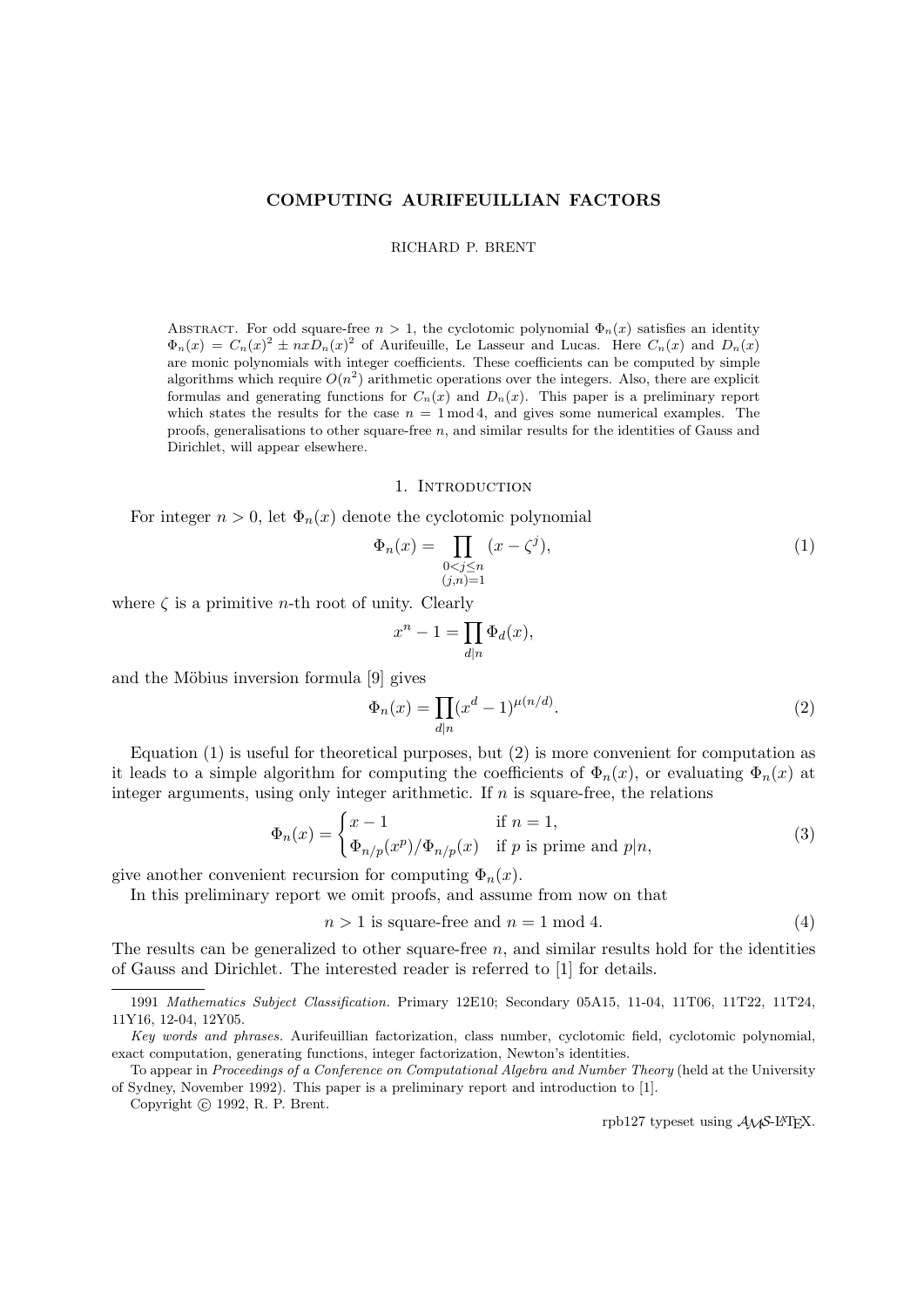$\Phi_n(x)$  satisfies an identity

$$
\Phi_n(x) = C_n(x)^2 - nxD_n(x)^2
$$
\n(5)

of Aurifeuille, Le Lasseur and Lucas<sup>1</sup>. For a proof, see Lucas [15] or Schinzel [17]. Here  $C_n(x)$ and  $D_n(x)$  are symmetric, monic polynomials with integer coefficients. For example, if  $n = 5$ , we have

$$
\Phi_5(x) = x^4 + x^3 + x^2 + x + 1 = (x^2 + 3x + 1)^2 - 5x(x + 1)^2,
$$

so

$$
C_5(x) = x^2 + 3x + 1 \quad \text{and} \quad D_5(x) = x + 1. \tag{6}
$$

In Section 1.1 we summarize our notation. Then, in Section 2, we outline the theoretical basis for our algorithm for computing  $C_n(x)$  and  $D_n(x)$ . The algorithm (Algorithm L) is presented in Section 3. Algorithm L appears to be new, although the key idea (using Newton's identities to evaluate polynomial coefficients) is due to Dirichlet [8]. A different algorithm, due to Stevenhagen [18], is discussed in Section 3.1.

In Section 4 we give explicit formulas for  $C_n(x)$ ,  $D_n(x)$  etc. These may be regarded as generating functions if x is an indeterminate, or may be used to compute  $C_n(x)$  and  $D_n(x)$  for given argument x. In the special case  $x = 1$  there is an interesting connection with Dirichlet L-functions and the theory of class numbers of quadratic fields.

One application of cyclotomic polynomials is to the factorization of integers of the form  $a^n \pm b^n$ . see for example [3, 4, 5, 6, 11, 12, 16]. If  $x = m<sup>2</sup>n$  for any integer m, then (5) is a difference of squares, giving integer factors  $C_n(x) \pm mnD_n(x)$  of  $x^n \pm 1$ . Examples are given in Sections 3-4.

1.1. Notation. For consistency we follow the notation of [1] where possible, although there are simplifications due to our assumption (4).

x usually denotes an indeterminate, occasionally a real or complex variable.

 $\mu(n)$  denotes the Möbius function,  $\phi(n)$  denotes Euler's totient function, and  $(m, n)$  denotes the greatest common divisor of m and n. For definitions and properties of these functions, see for example [9]. Note that  $\mu(1) = \phi(1) = 1$ .

 $(m|n)$  denotes the Jacobi symbol<sup>2</sup> except that  $(m|n)$  is defined as 0 if  $(m, n) > 1$ . Thus, when specifying a condition such as  $(m|n) = 1$  we may omit the condition  $(m, n) = 1$ . As usual,  $m|n$ without parentheses means that  $m$  divides  $n$ .

n denotes a positive integer satisfying (4), which implies that  $(-1|n) = 1$ . It is convenient to write  $g_k$  for  $(k, n)$ .

For given *n*, we define  $s' = (2|n)$ . In view of (4), the following are equivalent:

$$
s' = (2|n) = (-1)^{(n^2 - 1)/8} = (-1)^{(n-1)/4} = \begin{cases} +1 & \text{if } n = 1 \text{ mod } 8, \\ -1 & \text{if } n = 5 \text{ mod } 8. \end{cases}
$$

The Aurifeuillian factors of  $\Phi_n(x)$  are

$$
F_n^+(x) = C_n(x) + \sqrt{nx}D_n(x)
$$
 and  $F_n^-(x) = C_n(x) - \sqrt{nx}D_n(x)$ .

From (5) we have  $\Phi_n(x) = F_n^{-}(x)F_n^{+}(x)$ .

F

1.2. Acknowledgements. Thanks are due to Emma Lehmer, Brendan McKay, Hans Riesel, Sam Wagstaff, and Hugh Williams for their comments and assistance.

<sup>&</sup>lt;sup>1</sup>Lucas [13, page 276] states "Les formules et les conséquences précédentes sont dues à la collaboration de M. Aurifeuille, ancien Professeur au lycée de Toulouse, actuellement décédé, et de M. Le Lasseur, de Nantes". See also [14, page 785].

<sup>&</sup>lt;sup>2</sup>See, for example, Riesel [16]. To avoid ambiguity, we *never* write the Jacobi symbol as  $\left(\frac{m}{n}\right)$ .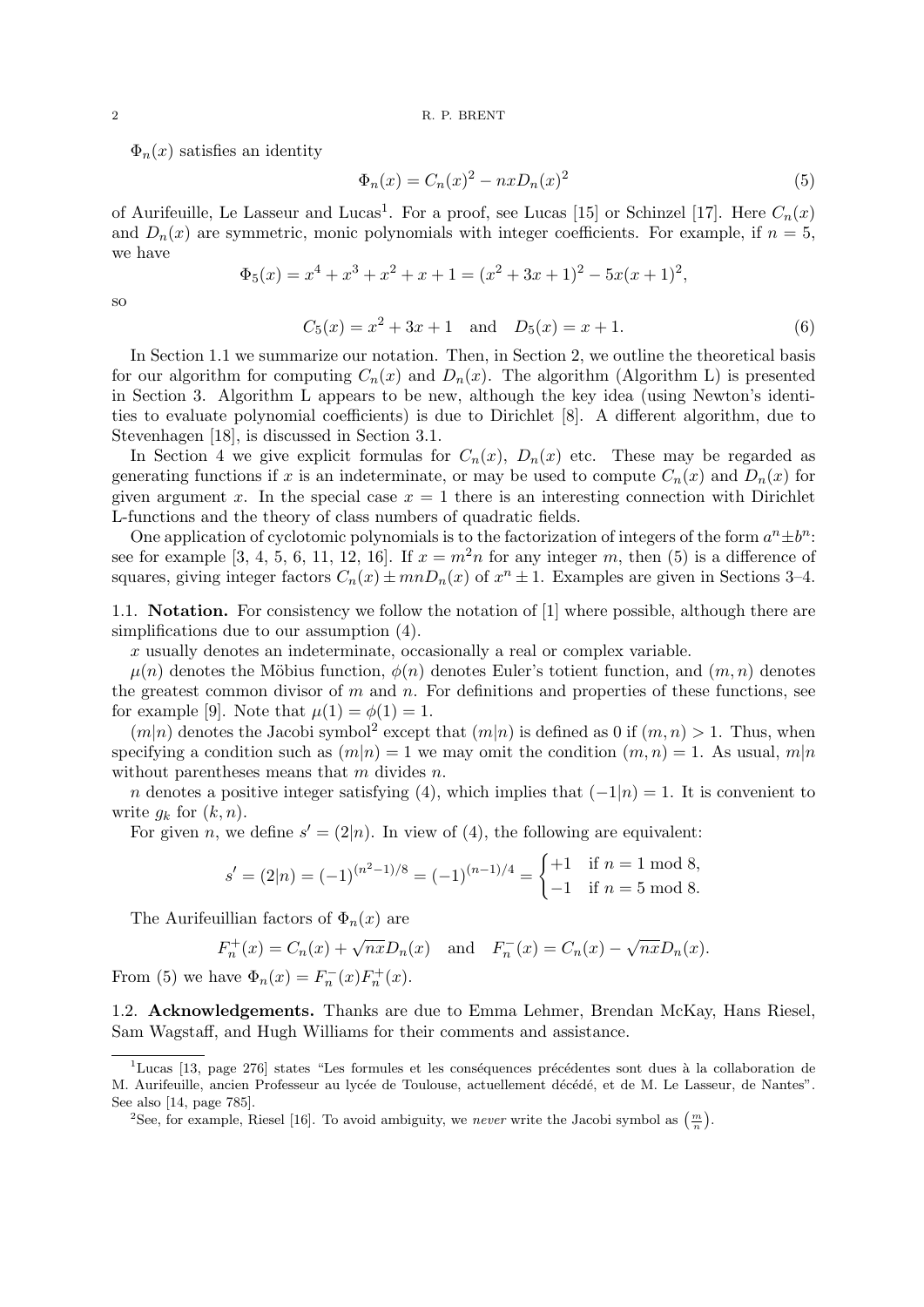#### 2. Theoretical results

In this section we summarise some theoretical results which form the basis for Algorithm L. Let  $\zeta = e^{\pi i/n}$  be a primitive 2n-th root of unity. The particular choice of primitive root is only significant for the sign of the square root in (9). Consider the polynomial

$$
L_n(x) = \sum_{\substack{0 < j < n \\ (j|n) = (-1)^j}} (x - \zeta^j)(x - \zeta^{-j}),
$$

which we may write as

$$
L_n(x) = \sum_{\substack{0 < j < n \\ (j|n) = (-1)^j}} \left( x^2 - 2 \left( \cos \frac{\pi j}{n} \right) x + 1 \right). \tag{7}
$$

 $L_n(x)$  has degree  $\phi(n)$ . Also, from (7),  $L_n(x)$  is symmetric and has real coefficients. Schinzel [17] shows that

$$
L_n(x) = C_n(x^2) - s'x\sqrt{n}D_n(x^2)
$$
\n(8)

where  $C_n(x)$  and  $D_n(x)$  are the polynomials of (5), and  $s' = (2|n)$  as usual. Clearly  $F_n^{-}(x) =$ where  $C_n(x)$  and  $D_n(x)$  are the politically  $L_n(s'\sqrt{x})$  and  $F_n^+(x) = L_n(-s'\sqrt{x})$ .

For example, suppose  $n = 5$ . Then (7) gives

$$
L_5(x) = \left(x^2 - 2\left(\cos\frac{3\pi}{5}\right)x + 1\right)\left(x^2 - 2\left(\cos\frac{4\pi}{5}\right)x + 1\right),\,
$$

but  $\cos 3\pi/5 = (1 \sqrt{5}/4$  and  $\cos 4\pi/5 = -(1+\sqrt{5})/4$ , so it is easily verified that

$$
L_5(x) = x^4 + \sqrt{5}x^3 + 3x^2 + \sqrt{5}x + 1 = C_5(x^2) + x\sqrt{5}D_5(x^2),
$$

where  $C_5(x)$  and  $D_5(x)$  are as in (6).

Let  $g_k = (k, n)$ . It may be shown that the Gaussian sums  $p_k$  of k-th powers of roots of  $L_n(x)$ are

$$
p_k = \begin{cases} (n|k)s'\sqrt{n} & \text{if } k \text{ is odd,} \\ \mu(n/g_k)\phi(g_k) & \text{if } k \text{ is even.} \end{cases}
$$
 (9)

## 3. AN ALGORITHM FOR COMPUTING  $C_n$  and  $D_n$

In this section we consider the computation of  $C_n$  and  $D_n$ . Define  $d = \phi(n)/2$ . Thus deg  $L_n =$ 2d, deg  $C_n = d$ , and deg  $D_n = d - 1$ . From (8) it is enough to compute the coefficients  $a_k$  of  $L_n(x)$ . Using (9), the coefficients of  $L_n(x)$ , and hence of  $C_n(x)$  and  $D_n(x)$ , may be evaluated from Newton's identities. In order to work over the integers, we define

$$
q_k = \begin{cases} s'p_k/\sqrt{n} & \text{if } k \text{ is odd,} \\ p_k & \text{if } k \text{ is even,} \end{cases}
$$

where  $p_k$  is the sum of k-th powers of roots of  $L_n(x)$ . Thus, from (9),

$$
q_k = \begin{cases} (n|k) & \text{if } k \text{ is odd,} \\ \mu(n/g_k)\phi(g_k) & \text{if } k \text{ is even.} \end{cases}
$$
 (10)

If

$$
C_n(x) = \sum_{j=0}^d \gamma_j x^{d-j}, \qquad D_n(x) = \sum_{j=0}^{d-1} \delta_j x^{d-1-j},
$$

then, from  $(8)$ ,

$$
\gamma_k = a_{2k}, \qquad \delta_k = -s' a_{2k+1}/\sqrt{n}.
$$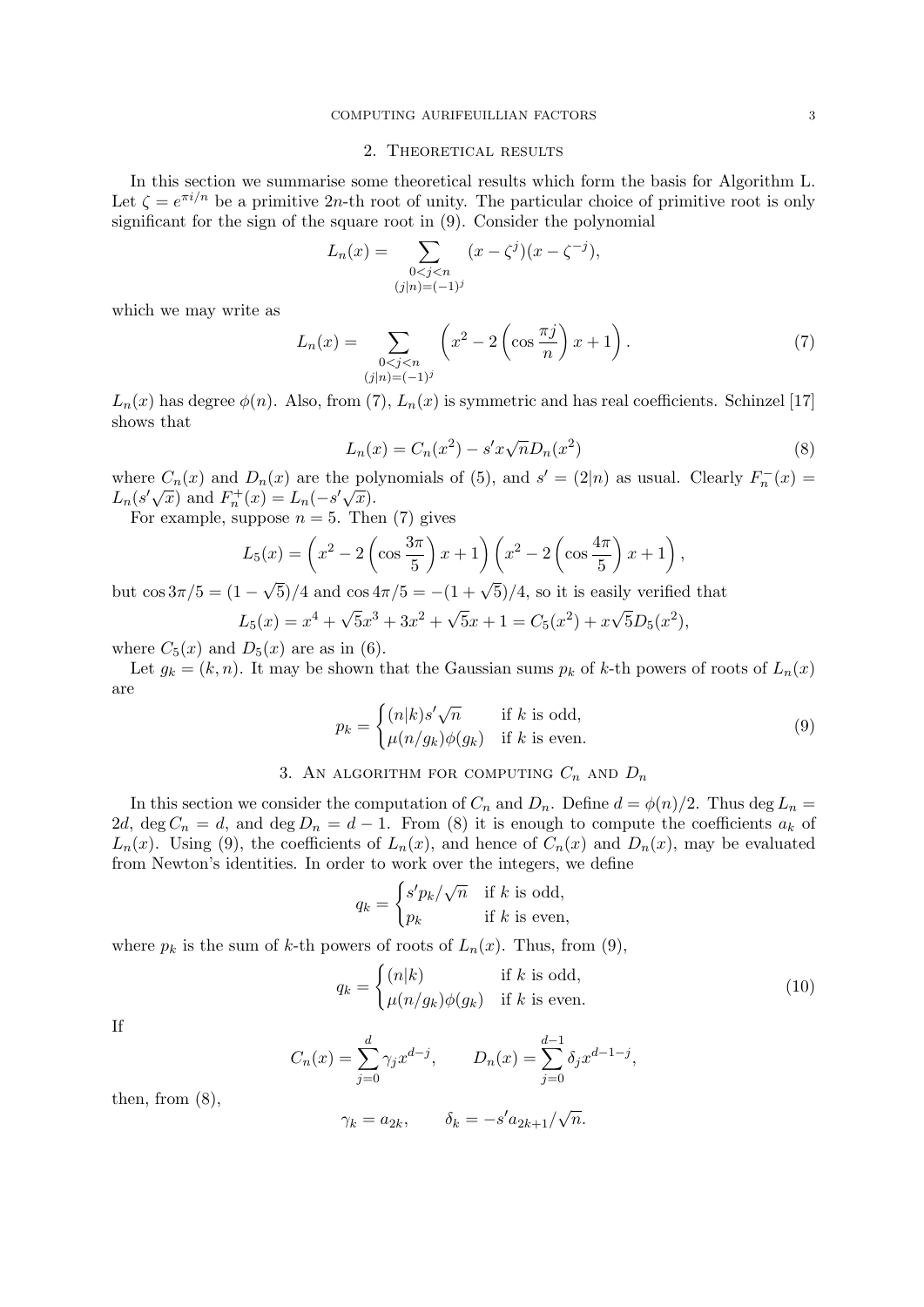4 R. P. BRENT

In particular,  $\gamma_0 = \delta_0 = 1$ . Using Newton's identities, we obtain the recurrences

$$
\gamma_k = \frac{1}{2k} \sum_{j=0}^{k-1} \left( nq_{2k-2j-1} \delta_j - q_{2k-2j} \gamma_j \right) \tag{11}
$$

and

$$
\delta_k = \frac{1}{2k+1} \left( \gamma_k + \sum_{j=0}^{k-1} \left( q_{2k+1-2j} \gamma_j - q_{2k-2j} \delta_j \right) \right) \tag{12}
$$

for  $k > 0$ .

We can use the fact that  $C_n(x)$  and  $D_n(x)$  are symmetric to reduce the number of times the recurrences  $(11)$ – $(12)$  need to be applied. An algorithm which incorporates this refinement is:

#### Algorithm L

- 1. Evaluate  $q_k$  for  $k = 1, \ldots, d$  using the definition (10).
- 2. Set  $\gamma_0 \leftarrow 1$  and  $\delta_0 \leftarrow 1$ .
- 3. Evaluate  $\gamma_k$  for  $k = 1, \ldots, |d/2|$  and  $\delta_k$  for  $k = 1, \ldots, |(d-1)/2|$  using equations (11)–(12).
- 4. Evaluate  $\gamma_k$  for  $k = \lfloor d/2 \rfloor + 1, \ldots, d$  using  $\gamma_k = \gamma_{d-k}$ .
- 5. Evaluate  $\delta_k$  for  $k = \lfloor (d + 1)/2 \rfloor, \ldots, d 1$  using  $\delta_k = \delta_{d-1-k}$ .

### Examples.

1. Consider the case  $n = 5$ . We have  $s' = (2|5) = -1, d = \phi(5)/2 = 2$ . Thus

$$
q_1 = (5|1) = 1
$$
 and  $q_2 = \mu(5)\phi(1) = -1$ .

The initial conditions are  $\gamma_0 = \delta_0 = 1$ . The recurrence (11) gives

$$
\gamma_1 = (5q_1\delta_0 - q_2\gamma_0)/2 = 3.
$$

Using symmetry we obtain  $\gamma_2 = \gamma_0 = 1$  and  $\delta_1 = \delta_0 = 1$ . Thus

$$
C_5(x) = x^2 + 3x + 1, \qquad D_5(x) = x + 1,
$$

and it is easy to verify that  $\Phi_5(x)^2 = C_5(x)^2 - 5xD_5(x)^2$ , as expected from (5).

**2.** Now consider  $n = 33$ . We have  $s' = (2|33) = 1$ ,  $d = \phi(33)/2 = 10$ . Thus

| $q_1 = (33 1) = 1,$  | $q_2 = \mu(33)\phi(1) = 1,$    |
|----------------------|--------------------------------|
| $q_3 = (33 3) = 0,$  | $q_4 = \mu(33)\phi(1) = 1,$    |
| $q_5 = (33 5) = -1,$ | $q_6 = \mu(11)\phi(3) = -2,$   |
| $q_7 = (33 7) = -1,$ | $q_8 = \mu(33)\phi(1) = 1,$    |
| $q_9 = (33 9) = 0,$  | $q_{10} = \mu(33)\phi(1) = 1.$ |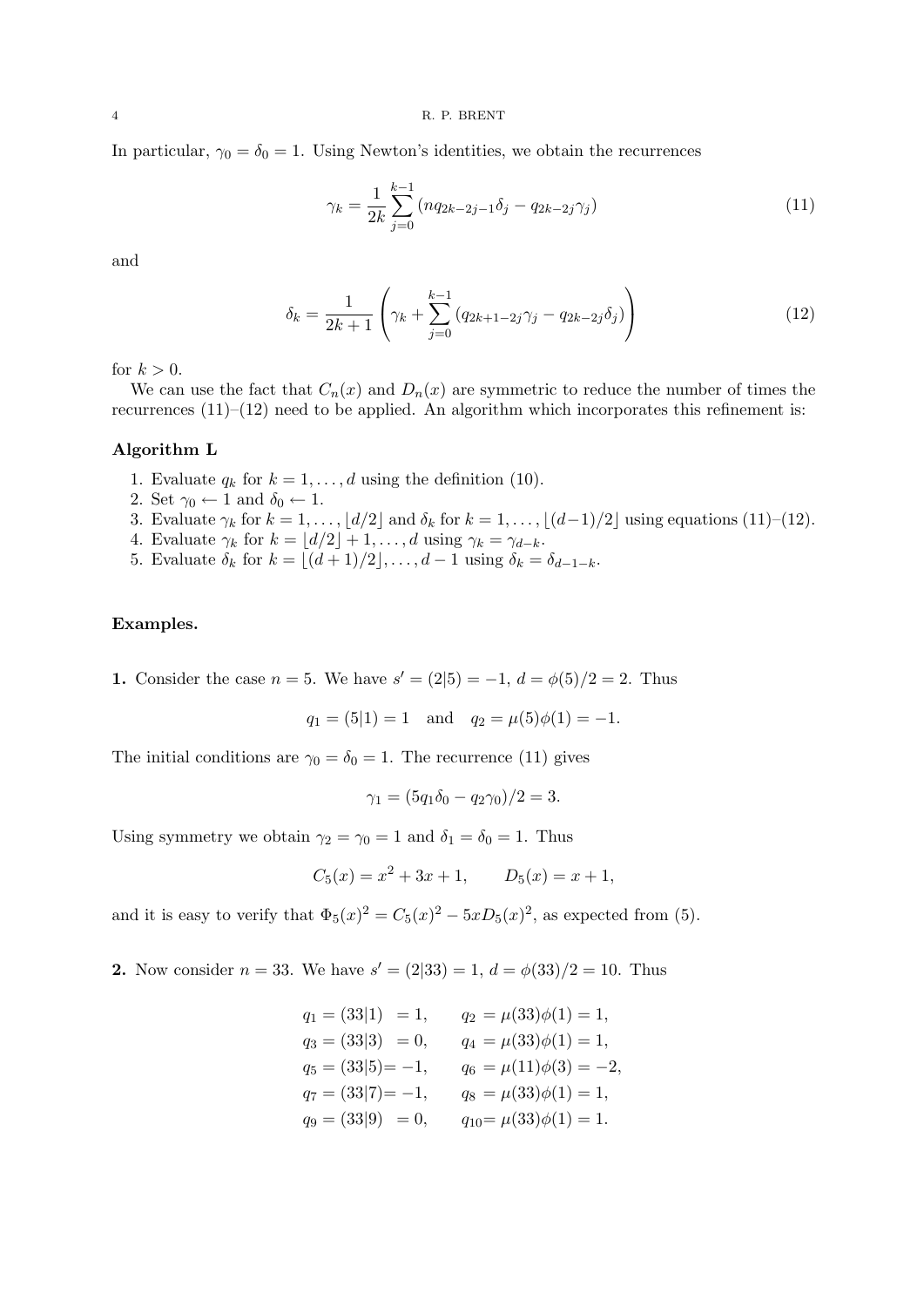The initial conditions are  $\gamma_0 = \delta_0 = 1$ . The recurrences (11)–(12) give

$$
\gamma_1 = (33q_1\delta_0 - q_2\gamma_0)/2 = 16,
$$
  
\n
$$
\delta_1 = (\gamma_1 + q_3\gamma_0 - q_2\delta_0)/3 = 5,
$$
  
\n
$$
\gamma_2 = (33q_3\delta_0 - q_4\gamma_0 + 33q_1\delta_1 - q_2\gamma_1)/4 = 37,
$$
  
\n
$$
\delta_2 = (\gamma_2 + q_5\gamma_0 - q_4\delta_0 + q_3\gamma_1 - q_2\delta_1)/5 = 6,
$$
  
\n
$$
\gamma_3 = (33q_5\delta_0 - q_6\gamma_0 + 33q_3\delta_1 - q_4\gamma_1 + 33q_1\delta_2 - q_2\gamma_2)/6 = 19,
$$
  
\n
$$
\delta_3 = (\gamma_3 + q_7\gamma_0 - q_6\delta_0 + q_5\gamma_1 - q_4\delta_1 + q_3\gamma_2 - q_2\delta_2)/7 = -1,
$$
  
\n
$$
\gamma_4 = (33q_7\delta_0 - q_8\gamma_0 + \dots + 33q_1\delta_3 - q_2\gamma_3)/8 = -32,
$$
  
\n
$$
\delta_4 = (\gamma_4 + q_9\gamma_0 - q_8\delta_0 + \dots + q_3\gamma_3 - q_2\delta_3)/9 = -9,
$$
  
\n
$$
\gamma_5 = (33q_9\delta_0 - q_{10}\gamma_0 + \dots + 33q_1\delta_4 - q_2\gamma_4)/10 = -59.
$$

Using symmetry, we obtain

$$
C_{33}(x) = x^{10} + 16x^9 + 37x^8 + 19x^7 - 32x^6 - 59x^5 - 32x^4 + 19x^3 + 37x^2 + 16x + 1
$$

and

$$
D_{33}(x) = x^9 + 5x^8 + 6x^7 - x^6 - 9x^5 - 9x^4 - x^3 + 6x^2 + 5x + 1.
$$

From the recurrence (3),

$$
\Phi_{33}(x) = \Phi_3(x^{11})/\Phi_3(x) = \frac{x^{22} + x^{11} + 1}{x^2 + x + 1},
$$

and it is straightforward to verify that  $\Phi_{33}(x) = C_{33}(x)^2 - 33xD_{33}(x)^2$ .

3.1. Stevenhagen's algorithm. Stevenhagen [18] gives a different algorithm for computing the polynomials  $C_n(x)$  and  $D_n(x)$ . His algorithm depends on the application of the Euclidean algorithm to two polynomials with integer coefficients and degree  $O(n)$ .  $C_n(x)$  and  $D_n(x)$  may be computed as soon as a polynomial of degree at most  $\phi(n)/2$  is generated by the Euclidean algorithm. Thus, the algorithm requires  $O(n^2)$  arithmetic operations, the same order<sup>3</sup> as our Algorithm L.

Unfortunately, Stevenhagen's algorithm suffers from a well-known problem of the Euclidean algorithm  $[10]$  – although the initial and final polynomials have small integer coefficients, the intermediate results grow exponentially large. When implemented in 32-bit integer arithmetic, Stevenhagen's algorithm fails due to integer overflow for  $n \geq 35$ .

Algorithm L does not suffer from this problem. It is easy to see from the recurrences  $(11)–(12)$ that intermediate results can grow only slightly larger than the final coefficients  $\gamma_k$  and  $\delta_k$ . A straightforward implementation of Algorithm L can compute  $C_n$  and  $D_n$  for  $n < 180$  without encountering integer overflow in 32-bit arithmetic. When it does eventually occur, overflow is easily detected because the division by  $2k$  in (11) or by  $2k+1$  in (12) gives a non-integer result.

### 4. EXPLICIT EXPRESSIONS FOR  $C_n$  and  $D_n$

In this section we give generating functions for the coefficients of  $C_n$  and  $D_n$ . These generating functions seem to be new. They can be used to evaluate the coefficients of  $C_n(x)$  and  $D_n(x)$ in  $O(n \log n)$  arithmetic operations, via the fast power series algorithms of [2, Section 5]. Also, where they converge, they give explicit formulas which can be used to compute  $C_n(x)$  and  $D_n(x)$ at particular arguments  $x$ . However, it may be more efficient to compute the coefficients of the polynomials using Algorithm L, and then evaluate the polynomials by Horner's rule.

<sup>&</sup>lt;sup>3</sup>The complexity of both algorithms can be reduced to  $O(n(\log n)^2)$  arithmetic operations by standard "divide" and conquer" techniques.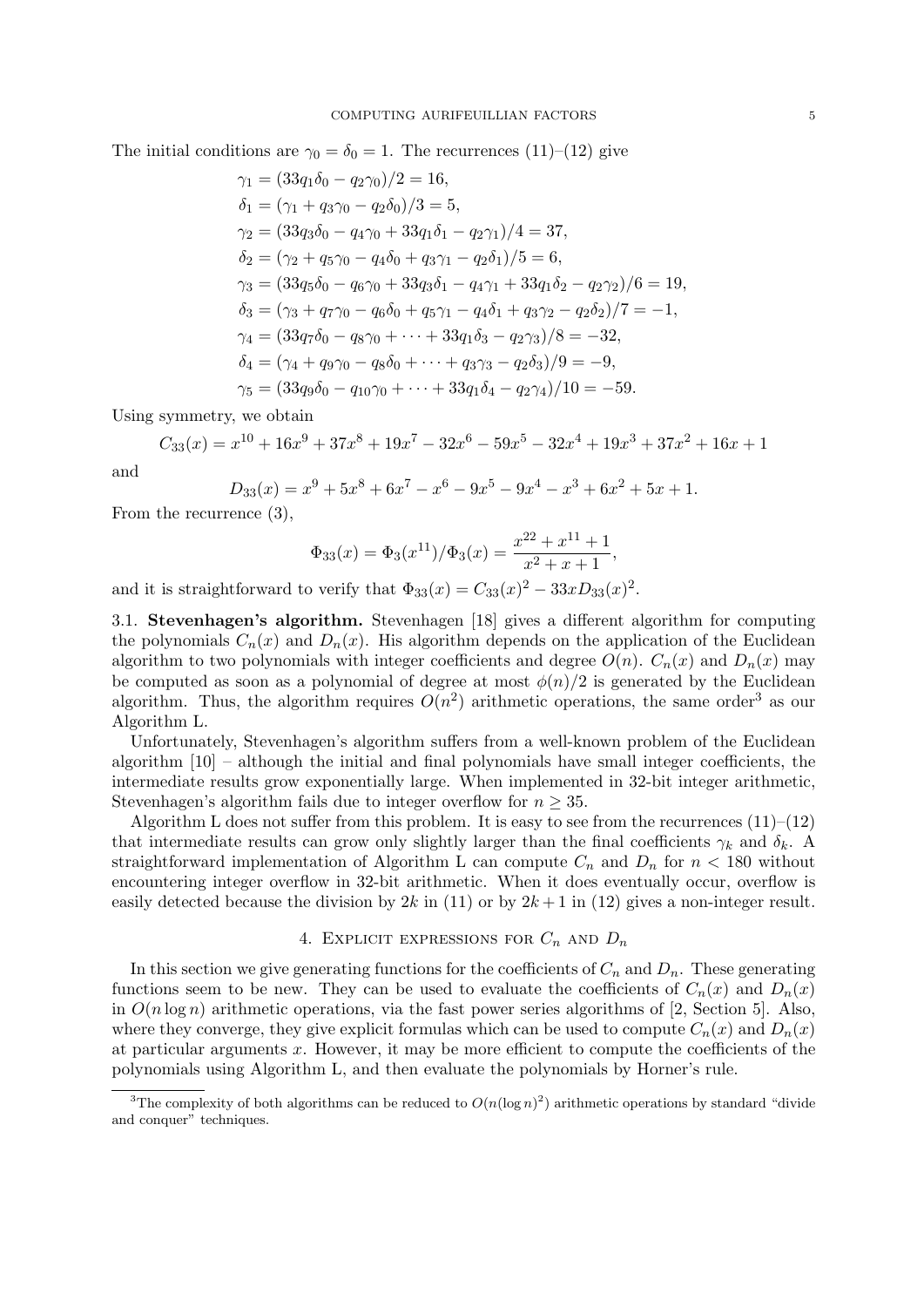The generating functions may be written in terms of an analytic function  $g_n$ , which we now define. We continue to assume that (4) holds.

4.1. The analytic functions  $f_n$  and  $g_n$ . In this subsection x is a complex variable. For x inside the unit circle, and on the boundary  $|x| = 1$  where the series converge, define

$$
f_n(x) = \sum_{j=1}^{\infty} (j|n) \frac{x^j}{j}
$$
\n(13)

and

$$
g_n(x) = \sum_{j=0}^{\infty} (n|2j+1) \frac{x^{2j+1}}{2j+1}.
$$
 (14)

Observe that  $g_n(x)$  is an odd function, so  $g_n(-x) = -g_n(x)$ . Our assumption (4) implies that  $(n|2j + 1) = (2j + 1|n)$ , so

$$
2g_n(x) = f_n(x) - f_n(-x).
$$
 (15)

Also, since  $(2j|n) = (2|n)(j|n) = s'(j|n)$ , it is easy to see that

$$
f_n(x) + f_n(-x) = s' f_n(x^2).
$$
 (16)

In [1] it is shown that analytic continuations of  $f_n(x)$  and  $g_n(x)$  outside the unit circle are given by the simple functional equations

$$
f_n(x) = f_n(1/x), \qquad g_n(x) = g_n(1/x).
$$

 $f_n(1)$  is related to the class number  $h(n)$  of the quadratic field  $Q[\sqrt{n}]$  with discriminant n. In the notation of Davenport [7],  $f_n(1) = L_{-1}(1) = L(1, \chi)$ , where  $\chi(j) = (j|n)$  is the real, nonprincipal Dirichlet character appearing in (13). Thus, using well-known results,

$$
f_n(1) = \frac{\ln \varepsilon}{\sqrt{n}} h(n).
$$

Here  $\varepsilon$  is the "fundamental unit", i.e.  $\varepsilon = (|u| + \sqrt{n}|v|)/2$ , where  $(u, v)$  is a minimal nontrivial solution of  $u^2 - nv^2 = 4$ . For example, if  $n = 5$ , then  $\varepsilon = (3 + \sqrt{5})/2$ ,  $h(5) = 1$ , and we have  $f_5(1) = (\ln \varepsilon)/\sqrt{5} = 0.4304...$ 

Using (15)–(16), we obtain a simple relation between  $g_n(1)$  and  $f_n(1)$ :

$$
g_n(1) = \left(1 - \frac{s'}{2}\right) f_n(1).
$$

Thus, in our example,  $g_5(1) = 3f_5(1)/2$ .

### 4.2. Generating functions. In [1] it is shown that

$$
L_n(x) = \sqrt{\Phi_n(x^2)} \exp(-s' \sqrt{n} g_n(x)).
$$

This leads to the following theorem. As usual, we continue to assume that n satisfies  $(4)$ .

**Theorem 1.** The Aurifeuillian factors 
$$
F_n^{\pm}(x) = C_n(x) \pm \sqrt{nx} D_n(x)
$$
 of  $\Phi_n(x)$  are given by

$$
F_n^{\pm}(x) = \sqrt{\Phi_n(x)} \exp (\pm \sqrt{n} g_n(\sqrt{x})).
$$

Also,

$$
C_n(x) = \sqrt{\Phi_n(x)} \cosh(\sqrt{n}g_n(\sqrt{x}))
$$

and

$$
D_n(x) = \sqrt{\frac{\Phi_n(x)}{nx}} \sinh(\sqrt{n}g_n(\sqrt{x})).
$$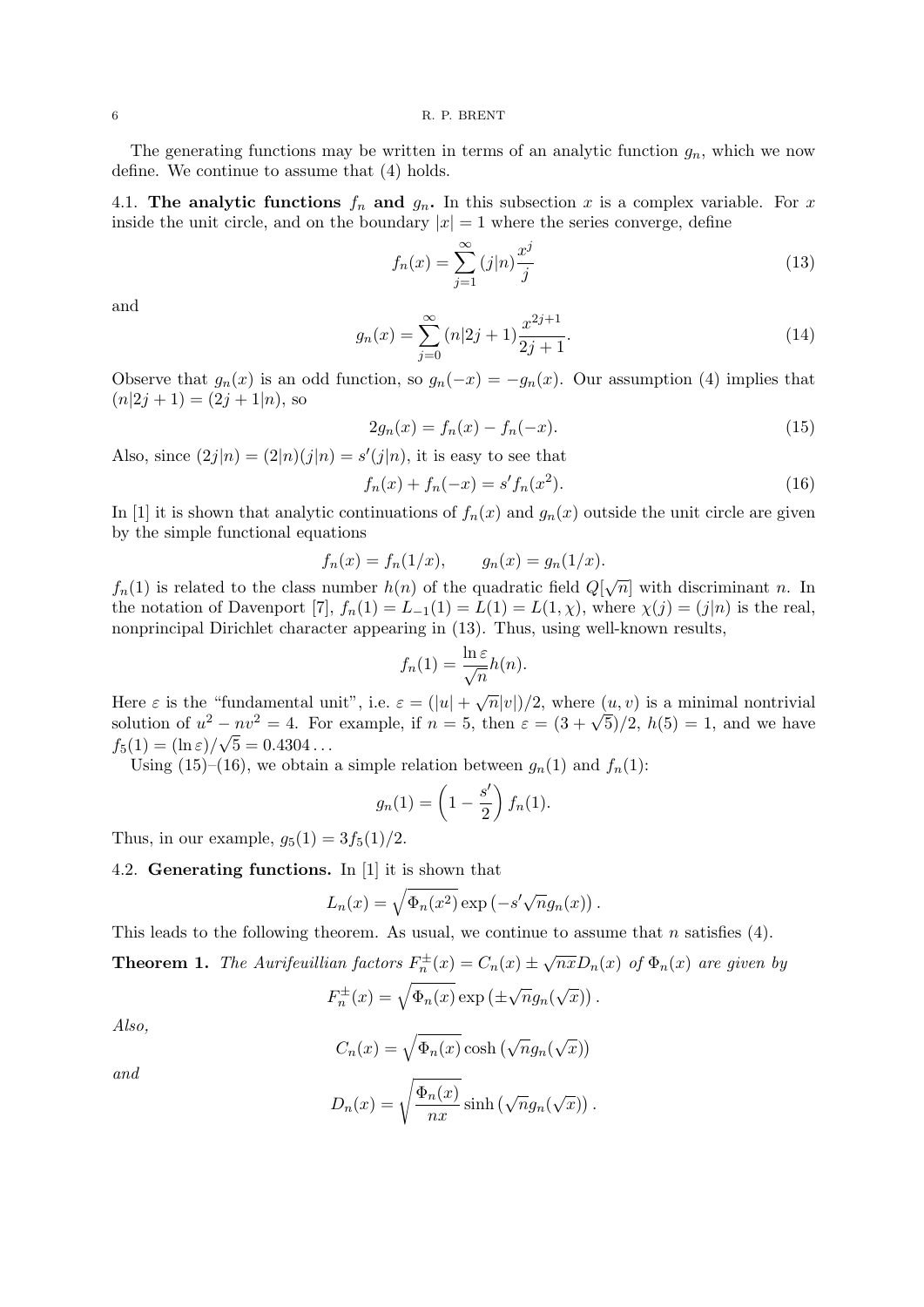4.3. Application to integer factorization. In this section we illustrate how the results of Sections 3 and 4.2 can be used to obtain factors of integers of the form  $a^n \pm b^n$ . Other examples can be found in  $[1, 3, 4]$ .

If x has the form  $m^2n$ , where m is a positive integer, then  $\sqrt{nx} = mn$  is an integer, and the Aurifeuillian factors  $F_n^{\pm}(x) = C_n(x) \pm mnD_n(x)$  give integer factors of  $\Phi_n(x)$ , and hence of  $x^{n}-1=m^{2n}n^{n}-1$ . For example, if  $m=n^{k}$ , we obtain factors of  $n^{(2k+1)n}-1$ .

Before giving numerical examples, we state explicitly how Theorem 1 can be used to compute  $F_n^{\pm}(m^2n)$  with a finite number of arithmetic operations. The following theorem shows how many terms have to be taken in the infinite series (14) defining  $g_n$ . Because there is a little slack in the proof of the theorem, there is no practical difficulty in evaluating the exponential and square root to sufficient accuracy.

**Theorem 2.** Let m, n be positive integers,  $n > 1$  square-free,  $n = 1 \mod 4$ ,  $x = m^2n$ , and  $\lambda = \phi(n)/2$ . Then the Aurificullian factors of  $\Phi_n(x)$  are

$$
F_n^-(x) = \lfloor \widehat{F} + 1/2 \rfloor
$$

and

$$
F_n^+(x) = \Phi_n(x) / F_n^-(x),
$$

where

$$
\widehat{F} = \sqrt{\Phi_n(x)} \exp\left(-\frac{1}{m} \sum_{j=0}^{\lambda-1} \frac{(n|2j+1)}{(2j+1)x^j}\right).
$$

# Examples.

**3.** Consider  $n = 5$ ,  $m = 3$ , so  $x = m^2 n = 45$  and  $\lambda = \phi(5)/2 = 2$ . Thus

$$
\Phi_5(x) = (x^5 - 1)/(x - 1) = 4193821,
$$
  

$$
\hat{F} = \sqrt{\Phi_5(x)} \exp\left(-\frac{1}{m} + \frac{1}{3m^3n}\right) = \sqrt{4193821} \exp(-134/405) = 1470.99924...
$$

and rounding to the nearest integer gives the factor 1471 of  $\Phi_5(x)$ . By division we obtain the other factor 2851. Thus

$$
455 - 1 = 44\Phi_5(x) = 22 \cdot 11 \cdot 1471 \cdot 2851.
$$

In this example the Aurifeuillian factors are prime.

4. Consider  $n = 5$ ,  $m = 40$ , so  $x = m^2 n = 8000$  and  $x^n - 1 = 20^{15} - 1$ . We have

$$
\widehat{F} = \sqrt{\Phi_5(x)} \exp\left(-\frac{1}{m} + \frac{1}{3m^3n}\right)
$$
  
= 64004000.37 ... × 0.9753109279 ... = 62423800.99 ...

and rounding to the nearest integer gives an Aurifeuillian factor  $F_5^- = 62423801$  of  $\Phi_5(x)$ . By division we obtain the other Aurifeuillian factor  $F_5^+ = 65624201$ . Alternatively, we can find the same factors from (6) by evaluating  $C_5(x)$  and  $D_5(x)$ . Neither of the Aurifeuillian factors is prime, but  $20^{15} - 1$  also has "algebraic" factors  $20^3 - 1 = 19 \cdot 421$  and  $20^5 - 1 = 11 \cdot 19 \cdot 61 \cdot 251$ . Thus, it is easy to find that  $F_5^- = 11 \cdot 19 \cdot 61 \cdot 3001$ ,  $F_5^+ = 251 \cdot 261451$ , and

$$
20^{15} - 1 = 11 \cdot 19 \cdot 31 \cdot 61 \cdot 251 \cdot 421 \cdot 3001 \cdot 261451.
$$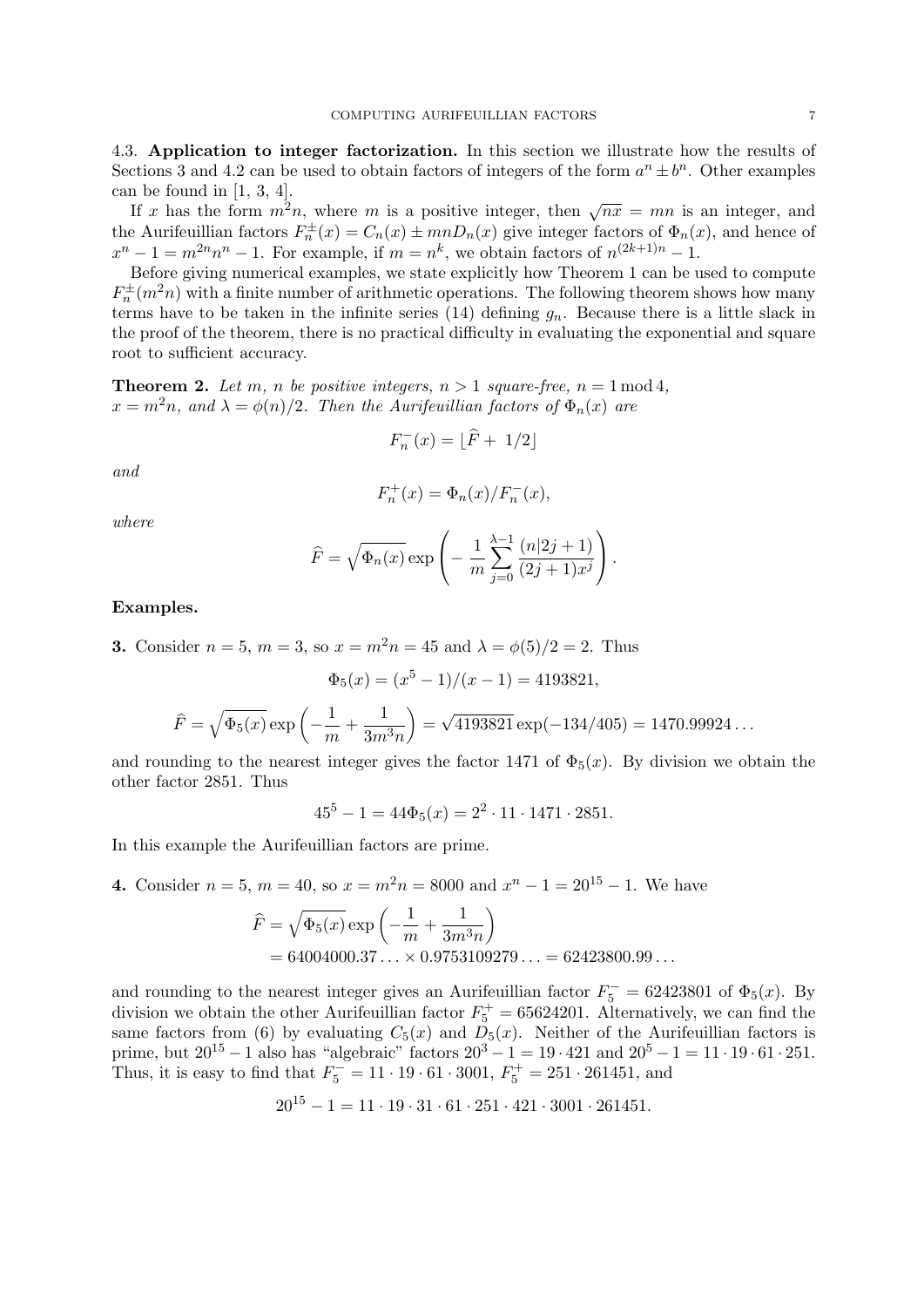# 8 R. P. BRENT

Table 1. Some Aurifeuillian factorisations

| $a^n$       | $a^n-1$                                                                                                                           |
|-------------|-----------------------------------------------------------------------------------------------------------------------------------|
| $21^{189}$  | $2^2 \cdot 5 \cdot 43 \cdot 109 \cdot 127 \cdot 163 \cdot 379 \cdot 463 \cdot 631 \cdot 757 \cdot 3319 \cdot 4789$                |
|             | $6427 \cdot 51787 \cdot 4779433 \cdot 85775383 \cdot 227633407 \cdot 4167831781 \cdot$                                            |
|             | $22125429901 \cdot 7429452749713 \cdot 27186384126763 \cdot$                                                                      |
|             | $100595851688887003 \cdot 559529226207687925351 \cdot$                                                                            |
|             | $592823611828574163154462624637481670158792334981 \cdot P_{60}$                                                                   |
| 3399        | $2^5 \cdot 37 \cdot 67 \cdot 199 \cdot 991 \cdot 1123 \cdot 2113 \cdot 19009 \cdot 90619$ .                                       |
|             | $34905511 \cdot 91402147 \cdot 747487377451 \cdot 4098986195943739 \cdot$                                                         |
|             | 987839961952536875400662210432222899 $\cdot$ $P_{46}$                                                                             |
| $33^{165}$  | $2^5 \cdot 31 \cdot 67 \cdot 331 \cdot 1123 \cdot 1321 \cdot 2113 \cdot 4951 \cdot 8581 \cdot 9241 \cdot 39451$ .                 |
|             | $90619 \cdot 9540301 \cdot 91402147 \cdot 204970261 \cdot 275465191 \cdot 10125617371 \cdot$                                      |
|             | $47284185301 \cdot 180115639771 \cdot 747487377451 \cdot 4098986195943739$                                                        |
|             | $11193560623980192151\cdot 1076141944549238849546221$                                                                             |
|             | 142336076865537701527905793791583051 $\cdot$ $P_{44}$                                                                             |
| $77^{77}$   | $2^2 \cdot 19 \cdot 23 \cdot 617 \cdot 757 \cdot 25411 \cdot 52344007 \cdot 278949511 \cdot 6165802127$                           |
|             | 12416123247268023977 · 18845698508450782105492211746760179 · $P_{53}$                                                             |
| 9797        | $2^5 \cdot 3 \cdot 389 \cdot 363751 \cdot 684640163 \cdot 11943728733741294764390602153$                                          |
|             | $549180361199324724418373466271912931710271534073773 \cdot P_{95}$                                                                |
| $101^{101}$ | $2^2 \cdot 5^2 \cdot 607 \cdot 1213 \cdot 5657 \cdot 157561$ .                                                                    |
|             | $9931988588681 \cdot 102208068907493 \cdot 393101595766008847 \cdot$                                                              |
|             | 12602965626536109872384216297085760308823294522746017 $\cdot$ $P_{89}$                                                            |
| $105^{105}$ | $2^3 \cdot 13 \cdot 151 \cdot 211 \cdot 421 \cdot 631 \cdot 1009 \cdot 1201 \cdot 1621 \cdot 2731 \cdot 11131 \cdot 102181 \cdot$ |
|             | $485689 \cdot 18416161 \cdot 1340912959 \cdot 59785910251 \cdot 3662332210521480889 \cdot$                                        |
|             | 23965462949313970771 · 49743995480142943374722277091 ·                                                                            |
|             | $5384579552746854831338204156683983031 \cdot P_{43}$                                                                              |

**5.** For an example with larger  $\lambda$ , consider  $m = 1$ ,  $n = 13$ , so  $x = m^2 n = 13$ ,  $x^n - 1 = 13^{13} - 1$ , and  $\lambda = \phi(13)/2 = 6$ . Theorem 2 gives

$$
\hat{F} = \sqrt{\Phi_{13}(13)} \exp\left(-\sum_{j=0}^{5} \frac{(13|2j+1)}{(2j+1)13^{j}}\right)
$$
  
=  $\sqrt{\frac{13^{13}-1}{13-1}} \exp\left(-1 - \frac{1}{3 \cdot 13} + \frac{1}{5 \cdot 13^{2}} + \frac{1}{7 \cdot 13^{3}} - \frac{1}{9 \cdot 13^{4}} + \frac{1}{11 \cdot 13^{5}}\right)$   
= 5023902.0906... × 0.3590131665... = 1803646.998...,

and rounding to the nearest integer gives an Aurifeuillian factor  $F_{13}^-$  = 1803647 of  $\Phi_{13}(13)$ . The same factor could have been found from the polynomials

$$
C_{13}(x) = x^6 + 7x^5 + 15x^4 + 19x^3 + 15x^2 + 7x + 1
$$

and

$$
D_{13}(x) = x^5 + 3x^4 + 5x^3 + 5x^2 + 3x + 1.
$$

It is easy to deduce that

$$
13^{13} - 1 = 2^2 \cdot 3 \cdot 53 \cdot 264031 \cdot 1803647.
$$